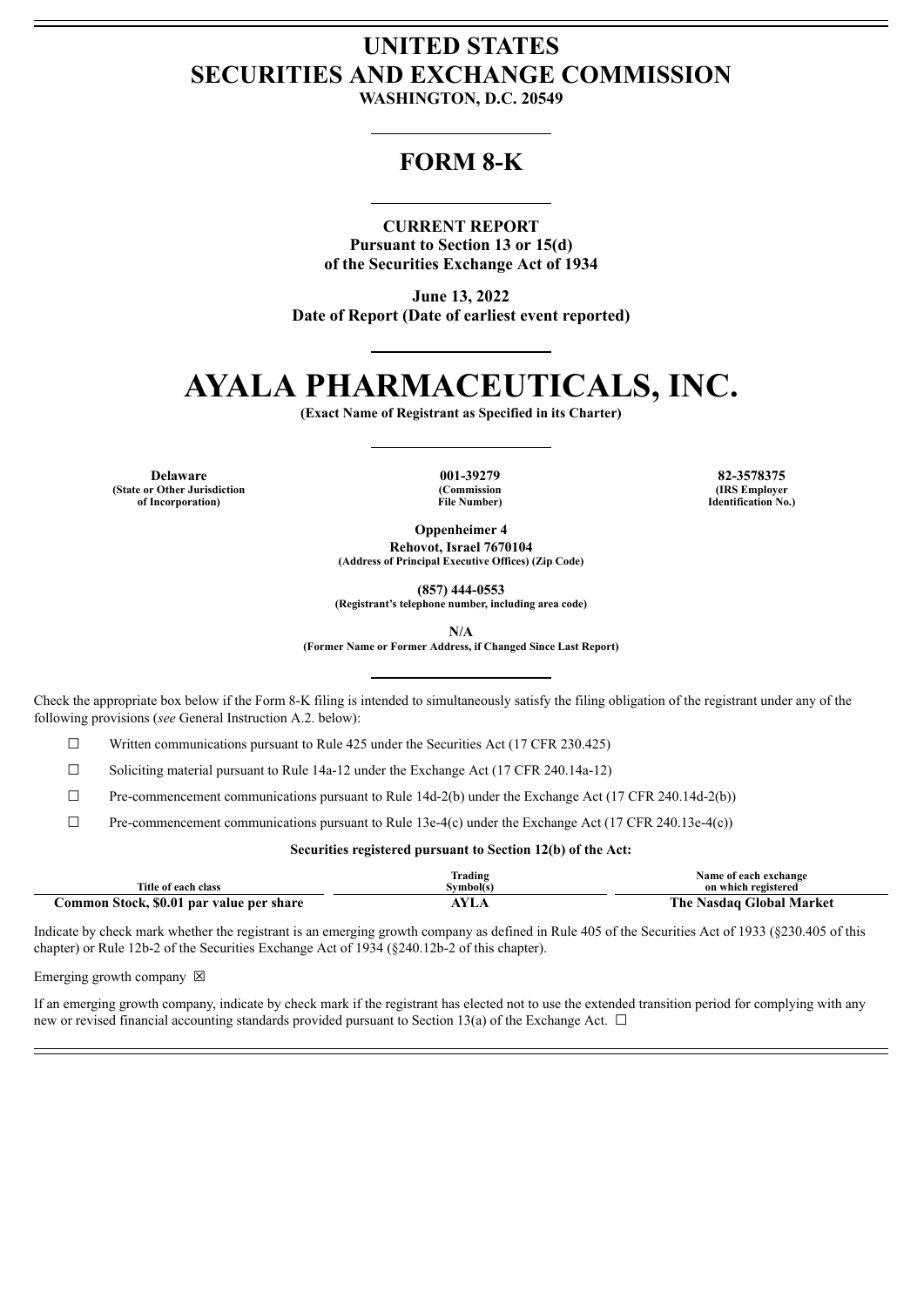### **Item 5.07. Submission of Matters to a Vote of Security Holders.**

On June 13, 2022, Ayala Pharmaceuticals, Inc. (the "Company") held its Annual Meeting of Stockholders (the "Meeting"). A total of 10,659,177 shares of the Company's common stock, \$0.01 par value per share (the "Common Stock") were present in person or represented by proxy at the Meeting, representing approximately 75.67% percent of the Company's outstanding Common Stock as of the April 18, 2022 record date. The following are the voting results for the proposals considered and voted upon at the Meeting, each of which were described in the Company's Definitive Proxy Statement filed with the Securities and Exchange Commission on April 27, 2022.

Item 1 — Election of one Class II director for a term of office expiring on the date of the annual meeting of stockholders to be held in 2025 and until her respective successor has been duly elected and qualified or until such director's earlier death, resignation or removal.

|                    |                  | Votes           |                         |
|--------------------|------------------|-----------------|-------------------------|
|                    | <b>Votes FOR</b> | <b>WITHHELD</b> | <b>Broker Non-Votes</b> |
| Roni Mamluk, Ph.D. | 7.064.838        | 601.199         | 2.993.140               |
|                    |                  |                 |                         |

Item 2 — Ratification of the appointment of Kost Forer Gabbay & Kasierer, a member of Ernst & Young Global as the Company's independent registered public accounting firm for the year ending December 31, 2022.

| <b>Votes FOR</b> | <b>Votes AGAINST</b> | <b>Votes ABSTAINED</b> | <b>Broker Non-Votes</b> |
|------------------|----------------------|------------------------|-------------------------|
| 10,544,909       | 21,148               | 93,120                 |                         |

Based on the foregoing votes, Roni Mamluk, Ph.D. was elected and Item 2 was approved.